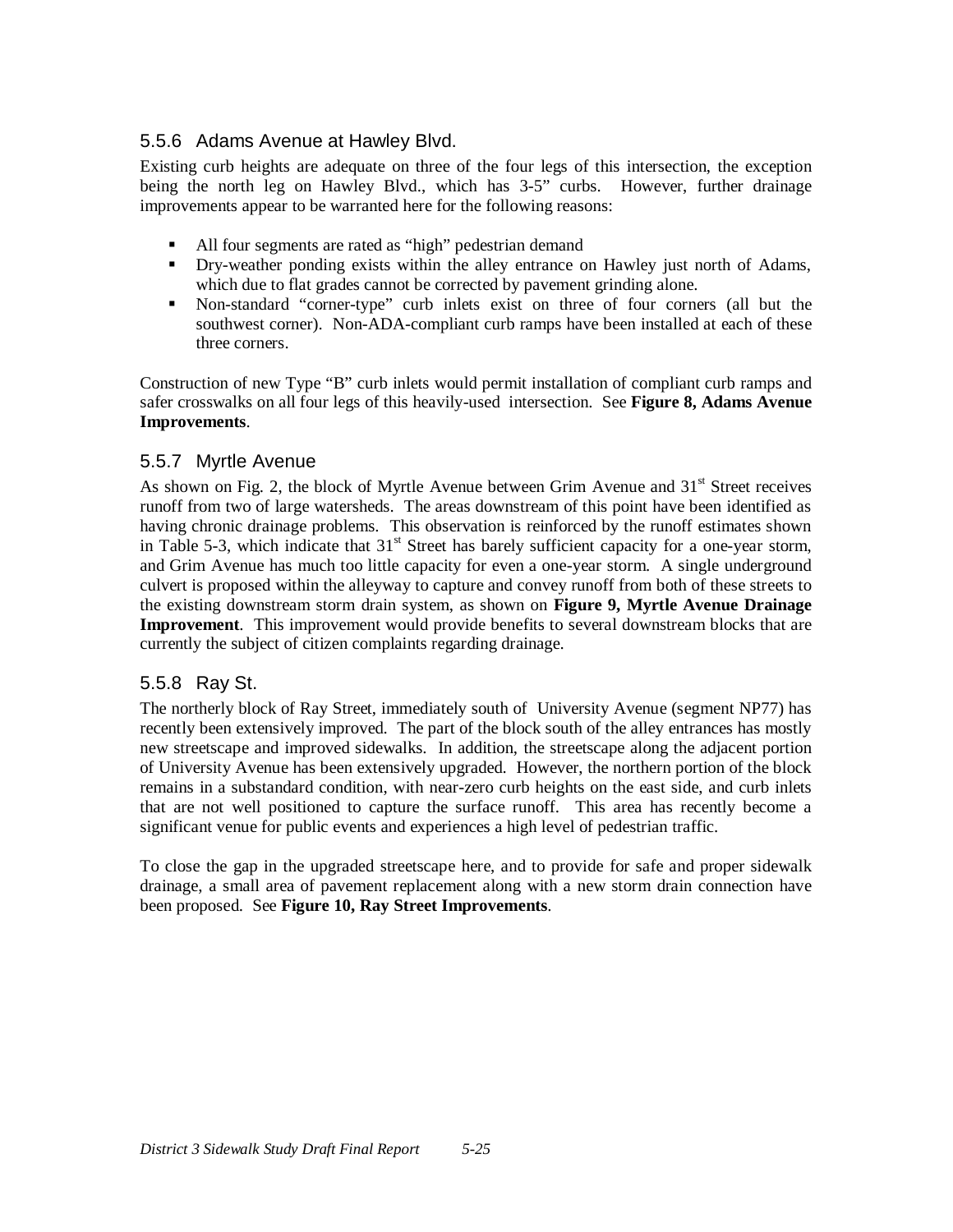

AM  $12 - 07 - 05 - 8$ ; 05 K:\095240029\DWG\x-Adams\_Hawley.dwg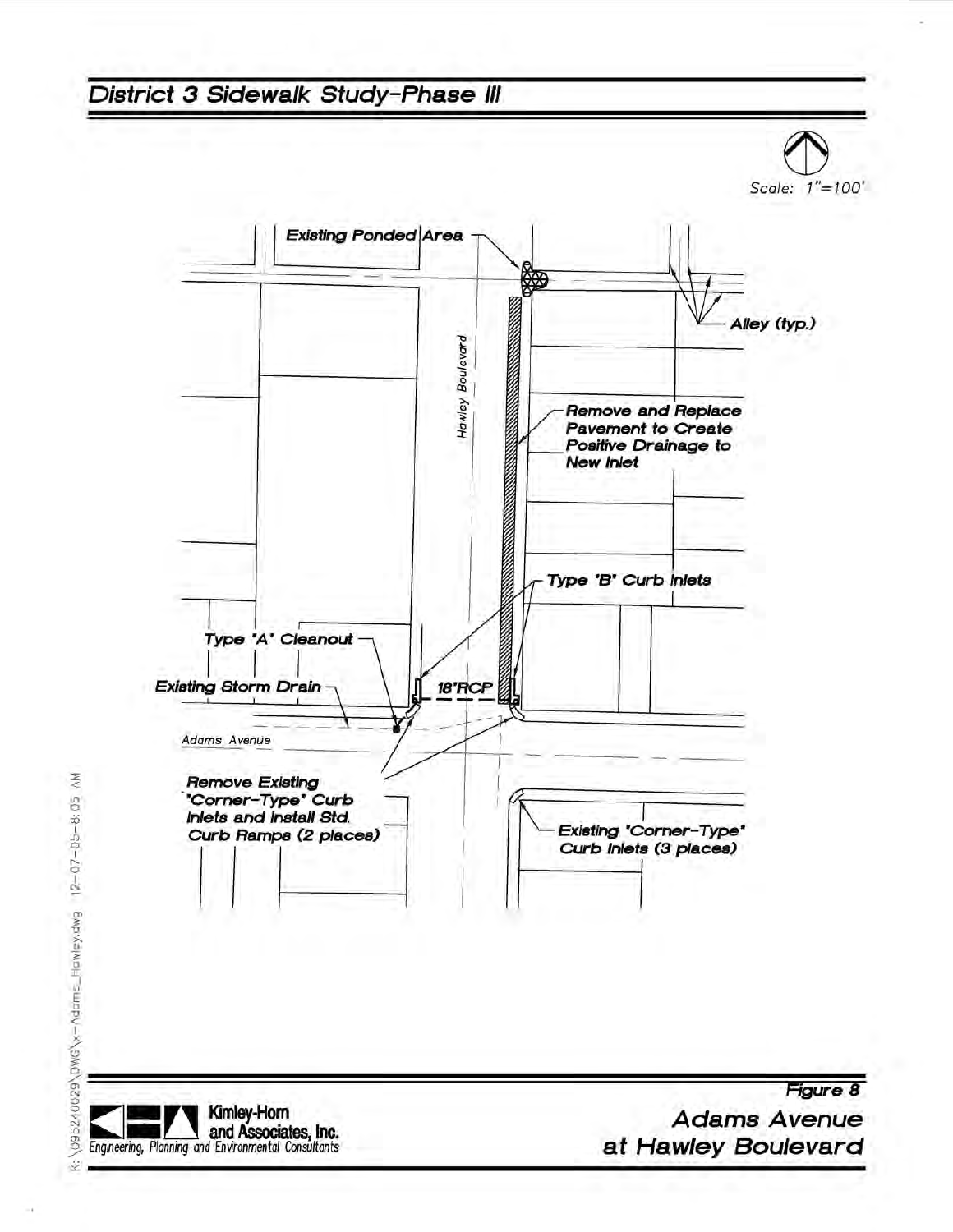

 $12 - 07 - 05 - 8$ : 01 C: Xx-Myrtle\_drainimp.dwg